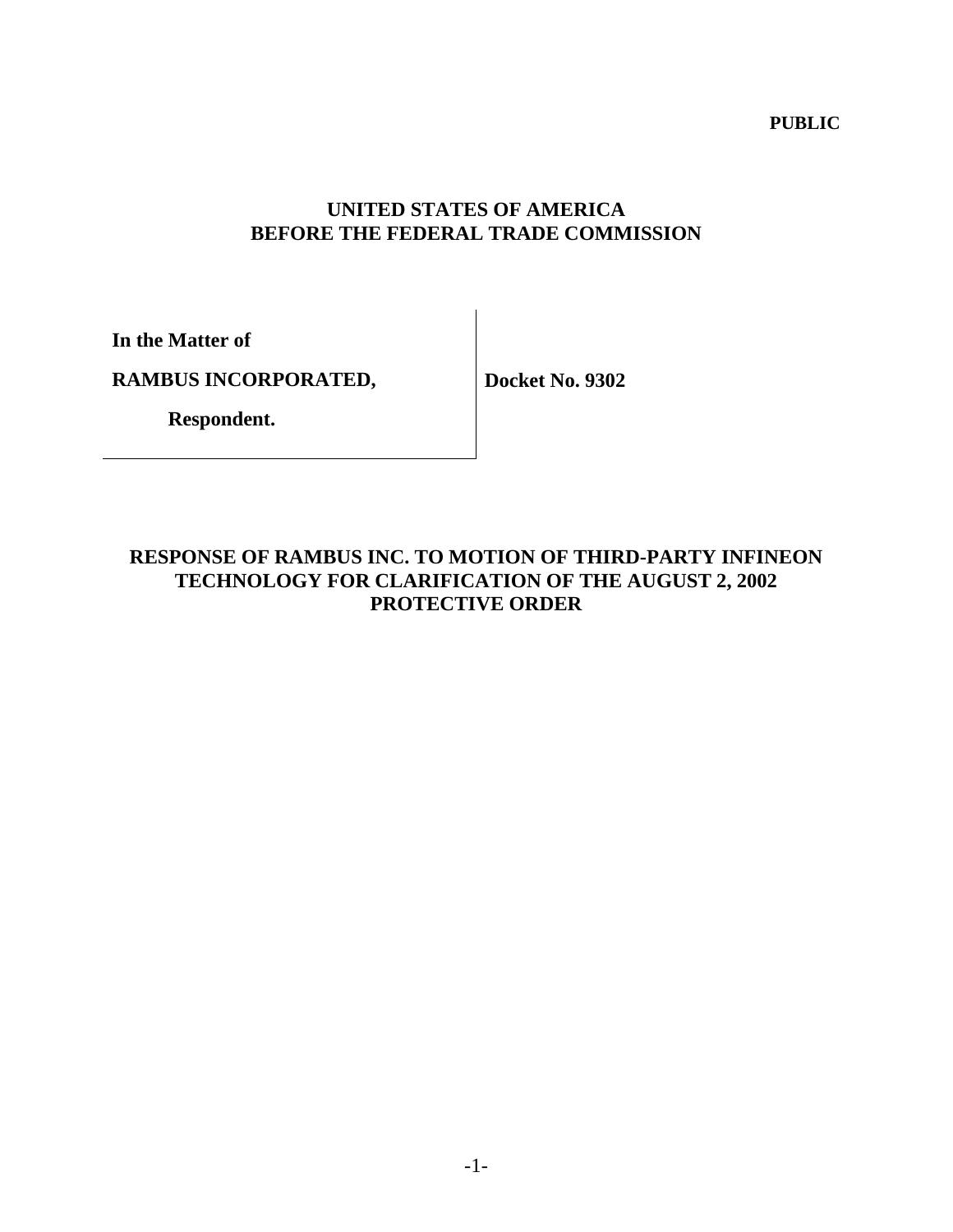The August 2, 2002 Protective Order entered in the above-referenced proceeding provides that "Discovery Material" "shall be used solely by the Parties for the purposes of this Matter, and shall not be used for any other purpose, including without limitation any business or commercial purpose." **"**Discovery Material" includes all deposition testimony taken in this proceeding.

By its motion, third-party Infineon Technology seeks to modify the Protective Order so that it can use Discovery Material, specifically deposition testimony, not in this proceeding, but in an action between Rambus Inc. ("Rambus"), on the one hand, and Infineon Technologies AG, Infineon Technologies North America Corp., and Infineon Technologies Holding North America Inc. (collectively, "Infineon"), on the other hand, which action is pending in the United States District Court for the Eastern District of Virginia (hereinafter the "Infineon litigation").

Rambus has offered to provide Infineon with copies of transcripts of depositions taken in this proceeding of Rambus's current employees, except to the extent such transcripts contain information designated as "Confidential" by third parties, so long as Infineon will agree to be bound by the provisions of the Protective Order, including those provisions which prohibit the use of such deposition testimony in any other proceeding, including the Infineon litigation**.** Infineon has refused this offer, insisting that it be given such deposition transcripts free from the use limitations of the Protective Order. Infineon also has sought transcripts from depositions taken in this proceeding of former Rambus employees, but Rambus has refused to provide Infineon with copies of those transcripts since Rambus cannot waive the rights of its former employees to insist on compliance with the various provisions of the Protective Order. In this regard, Rambus's former employees are no different than third parties.

 As explained further below, Rambus does not oppose a modification of the Protective Order that would permit deposition transcripts of current Rambus and Infineon

-2-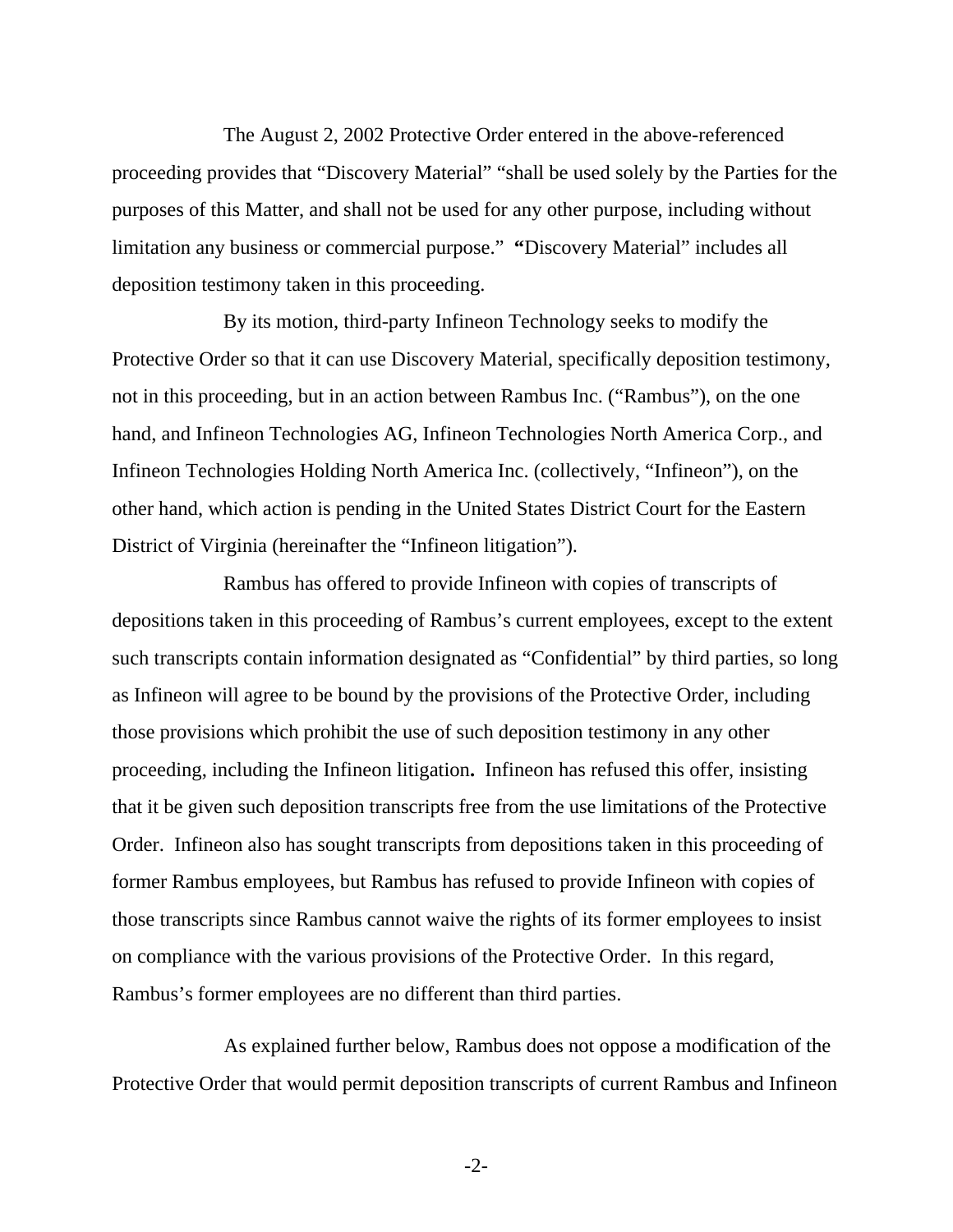employees to be used in the Infineon litigation as if the depositions had been taken in that case. However, without notice to all third parties whose depositions were taken in this proceeding, and without affording those persons an opportunity to be heard, the Protective Order should not be amended to permit the use of the transcripts from those third-party depositions to be used other than in accordance with the provisions of the Protective Order. Included among the third parties whose rights under the Protective Order should not be modified without notice and an opportunity to be heard are those former Rambus employees whose depositions were taken in this proceeding.

#### **I. BACKGROUND INFORMATION**

A large number of witnesses, more than seventy, were deposed in this proceeding. Each of those depositions was taken subject to the August 2, 2002 Protective Order entered in this matter. That Protective Order provides that all deposition testimony taken in this proceeding shall be treated as "Discovery Material" subject to the provisions of that Protective Order. *See* Third-Party Infineon Technology's Motion for Clarification of the August 2, 2002 Protective Order (hereinafter, "Motion"), Exhibit A at 4, ¶1(m). Among other things, the Protective Order provides that "Discovery Material, or information derived therefrom shall be used solely by the Parties for purposes of this Matter, and shall not be used for any other purpose, including without limitation any business or commercial purpose." *Id.* at 6, ¶2. Some of the depositions taken in this proceeding are of current Rambus employees; others are of former Rambus employees. Many others, of course, are of third parties. Most of the deposition transcripts contain material that has been designated as "Confidential Discovery Material" or "Restricted Confidential Discovery Material." The Protective Order imposes further restrictions on information that has been so designated. *See generally id.* at 8-11, ¶¶ 7-10. Declaration of Gregory P. Stone in Response to Motion of Third-Party Infineon Technology for Clarification of the August 2, 2002 Protective Order ("Stone Decl."), filed concurrently herewith, at ¶2.

-3-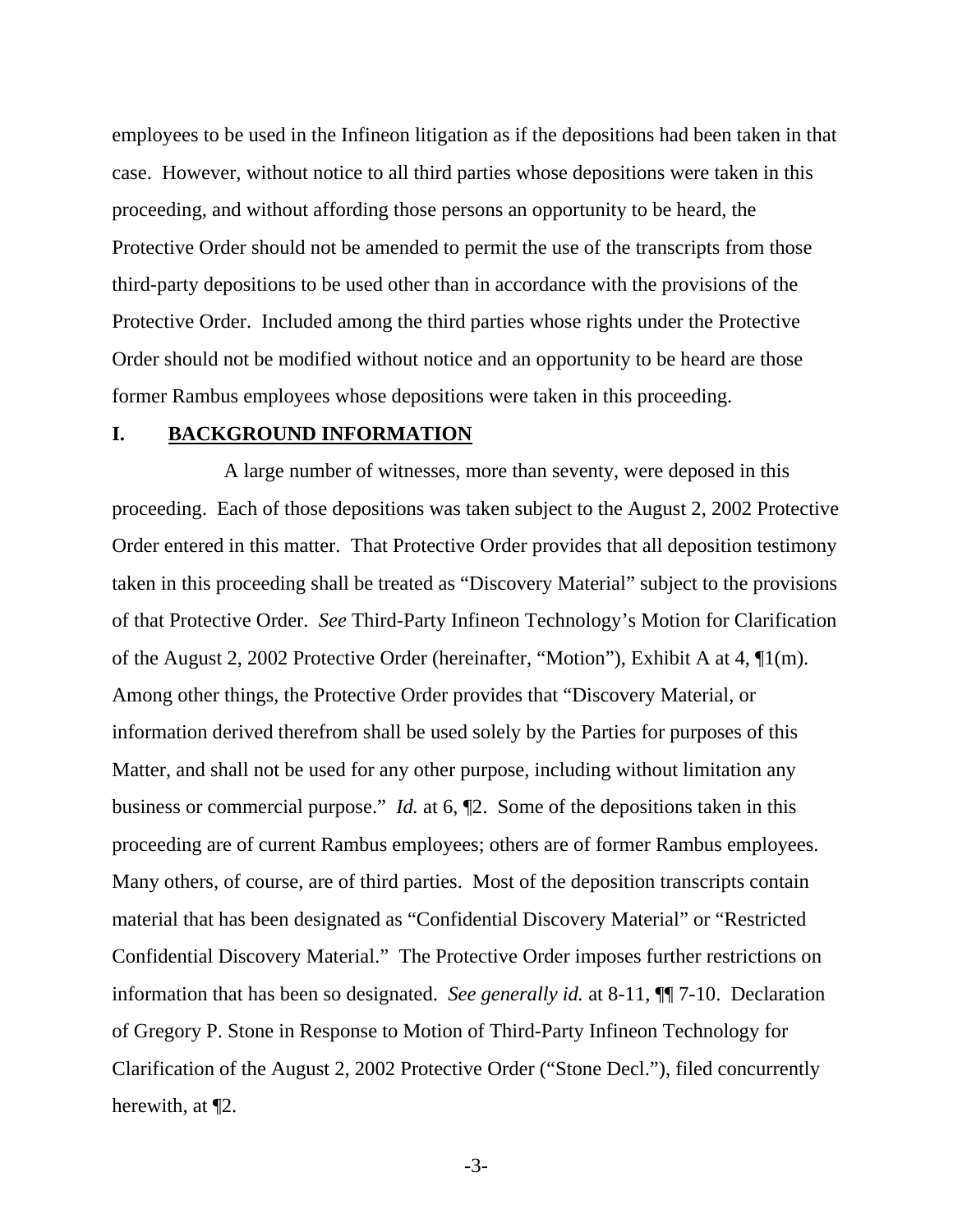In the Infineon litigation, Rambus has produced to Infineon many of the documents that it produced in this proceeding and Infineon, which was subpoenaed in this proceeding, also has produced in the Infineon litigation many of the documents that it produced in this matter. Some of the same documents produced by Rambus and Infineon in this proceeding were produced in the Infineon litigation before they were produced in this matter; others were produced in the Infineon litigation after they had been produced here. *See* Stone Decl. at ¶3.

The present Motion relates not to the production of documents, however, but to the production of deposition transcripts that would not exist but for this proceeding. Infineon seeks the production of transcripts of depositions taken in this proceeding of current and former Rambus employees. Rambus has offered to produce to Infineon the transcripts of depositions taken in this proceeding of its current employees, so long as Infineon agrees to comply with the terms of the Protective Order, including the provisions of paragraph 2 of the Protective Order that restrict the use of the transcripts to this proceeding. Stone Decl. at ¶¶4, 6 & Exs. 1-4. However, Rambus has declined to produce the transcripts of depositions taken in this proceeding of its former employees, because to do so appears to be inconsistent with the provisions of the Protective Order. Stone Decl. at ¶¶ 5, 7.

### **II. ARGUMENT**

 The Protective Order prohibits the use in any other proceeding of transcripts of depositions taken in this proceeding. Rambus is willing to consent to amend the Protective Order so that the transcripts of depositions of its current employees, as well as the transcripts of depositions of Infineon's current employees, can be used in the Infineon litigation, subject to the confidentiality provisions of the protective order in that action. Rambus submits herewith a proposed Order to amend the Protective Order accordingly. That leaves in dispute only the issue of whether transcripts of depositions of

-4-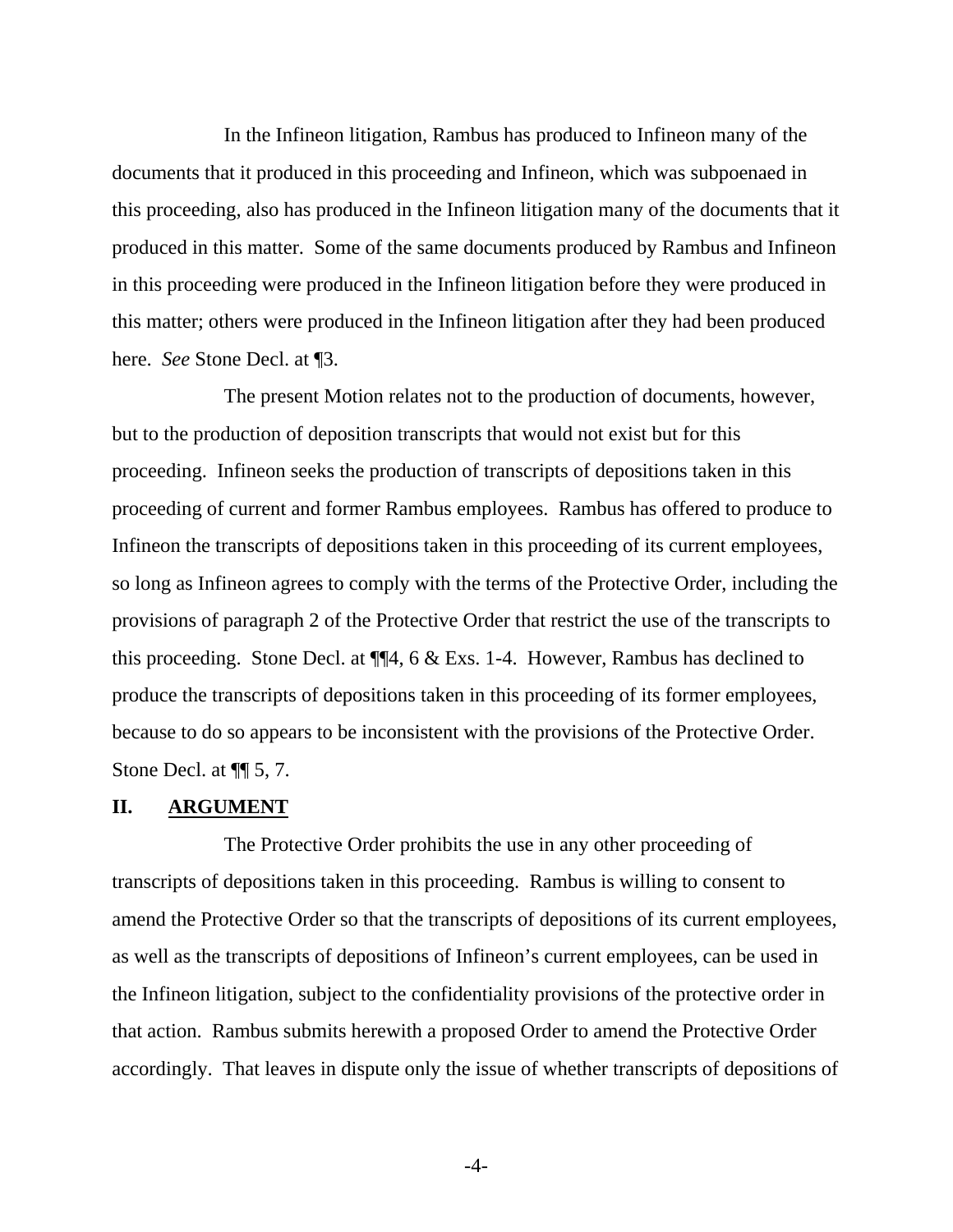former Rambus employees may, consistent with the terms of the Protective Order, be provided to Infineon and used by it in the Infineon litigation.

 At the time third parties were deposed in this proceeding, they reasonably would have expected that their deposition testimony would be used only in connection with this proceeding and that information designated as "Confidential" or "Restricted Confidential" would remain subject to the restrictions and limitations of the Protective Order unless such testimony was introduced in evidence during trial. These expectations of third parties should not be disturbed unless the third parties first are given notice and an opportunity to be heard.

 Rambus would not object to revising the Protective Order to permit deposition transcripts of all third parties to be used in other proceedings so long as the testimony was subject to confidentiality constraints that provided the same protection as the confidentiality provisions in the Protective Order in this proceeding. However, Rambus does not believe that such changes can be made in the Protective Order without first providing notice to all of the third parties who were deposed in this action and allowing them an opportunity to be heard.

 Infineon suggests in its Motion that the District Court in the Infineon litigation ordered Rambus to produce deposition transcripts from this proceeding. To the contrary, and consistent with the interests of comity, the Court in that proceeding has not done so. Rather, it has instructed Infineon to seek an amendment of the Protective Order in this proceeding to enable and authorize Rambus to produce such transcripts. As noted earlier, Rambus will consent to an amendment of the Protective Order that would enable it to produce deposition transcripts of its current employees. However, as Rambus previously has pointed out to Infineon, if Infineon seeks to compel production of deposition transcripts of third parties, including former Rambus employees, then Infineon should provide them with notice and allow them an opportunity to be heard in response to any effort to amend the Protective Order to permit production of such transcripts.

-5-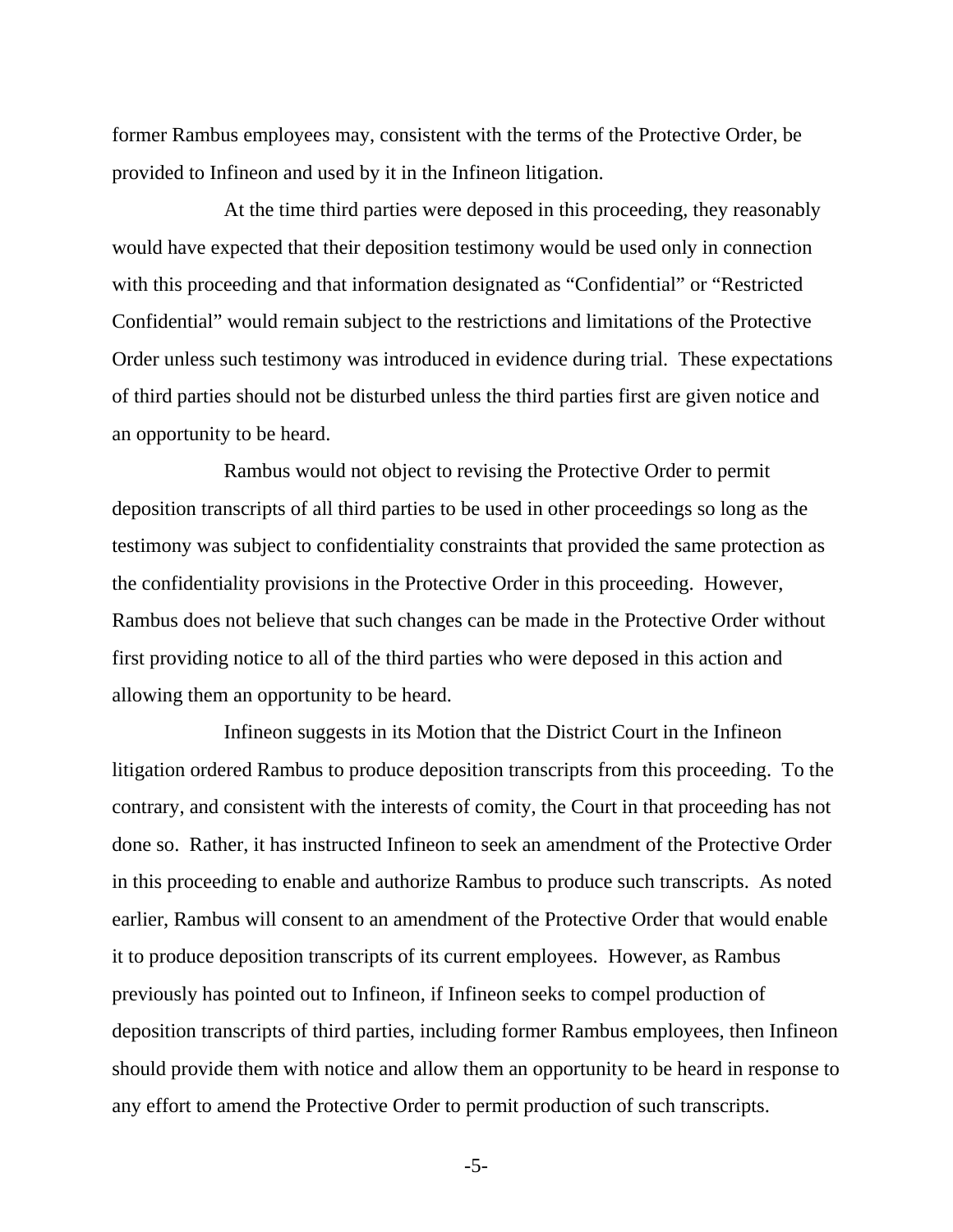Infineon also seems to imply that it would be prejudiced in some fashion if deposition transcripts from this proceeding are not produced to it.<sup>1</sup> Quite to the contrary, however, Infineon had ample opportunity to depose Rambus's current and former employees prior to the first trial in the Infineon litigation and has been afforded a further opportunity to depose them prior to the second trial with respect to new issues that Infineon has been permitted to raise on remand and newly-produced documents. Indeed, Infineon has deposed most if not all of the current and former Rambus employees who were deposed in this proceeding.<sup>2</sup>

### **III. CONCLUSION**

Rambus submits that the Commission should modify the Protective Order to permit use in the Infineon litigation of transcripts of depositions of current Rambus and Infineon employees taken in this proceeding. In all other respects Infineon's motion should be denied, including because the rights of third parties should not be affected or

 $\begin{array}{c}\n\hline\n\end{array}$ <sup>1</sup> Infineon also incorrectly alleges that Rambus "has a sordid history of destroying evidence." Motion at 3 n.3. To the contrary, as Chief Administrative Law Judge McGuire found after a lengthy trial, **"**the process here has not been prejudiced as there is *no* indication that any documents, relevant and material to the disposition of the issues in this case, were destroyed." Initial Decision, *In re Rambus Inc.*, Docket No. 9302, at 244, 2004 WL 390647 (FTC Feb. 23, 2004) (emphasis added).

 $2$  Infineon also argues that Rambus improperly made use in the Infineon litigation of Discovery Material (not transcripts, but documents) from this proceeding. Infineon correctly points out that documents that were produced by Infineon in this proceeding, as well as documents that were produced by Rambus in this proceeding, were used in the Infineon litigation. However, Infineon neglected to say that the District Court in the Infineon litigation directed the parties to ensure that they had provided to each other copies of documents that had not been produced prior the 2001 trial there but that would have been responsive to earlier document requests – a category that encompasses all the documents to which Infineon refers in its Motion (and tellingly does not attach). Indeed, Infineon has never before contended that Rambus's use of these documents was improper.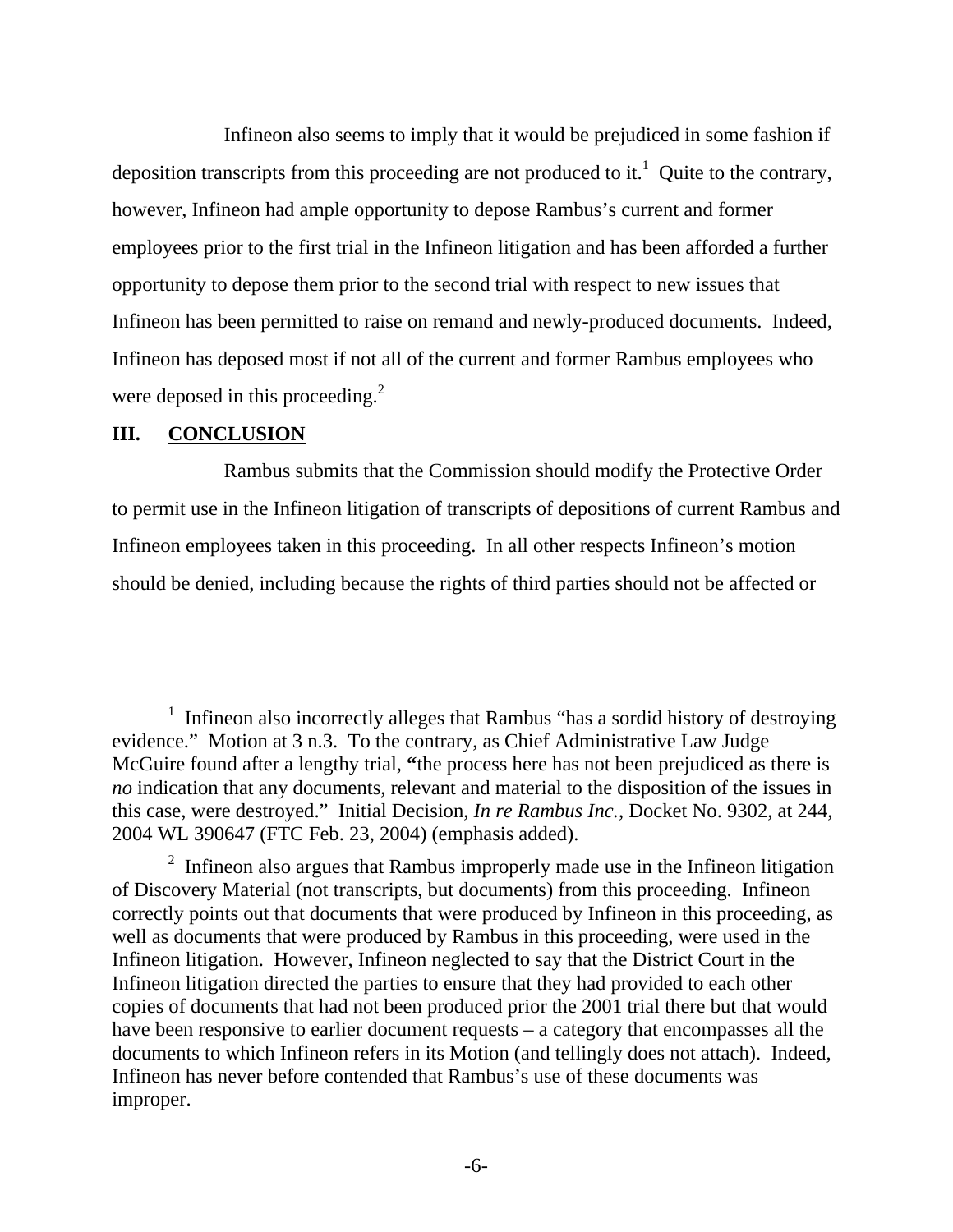diminished without first providing those third parties with notice and an opportunity to be heard.

DATED: June 4, 2004 Respectfully submitted,

l

Gregory P. Stone Steven M. Perry Peter A. Detre Sean P. Gates MUNGER, TOLLES & OLSON LLP 355 South Grand Avenue, 35<sup>th</sup> Floor Los Angeles, California 90071-1560 (213) 683-9100

A. Douglas Melamed Kenneth A. Bamberger WILMER CUTLER PICKERING HALE AND DORR LLP 2445 M Street, N.W. Washington, D.C. 20037 (202) 663-6000

John M. Guaragna GRAY, CARY, WARE & FREIDENRICH LLP 1221 S. MoPac Expressway, Suite 400 Austin, Texas 78746 (512) 457-7125

Attorneys for Respondent Rambus Inc.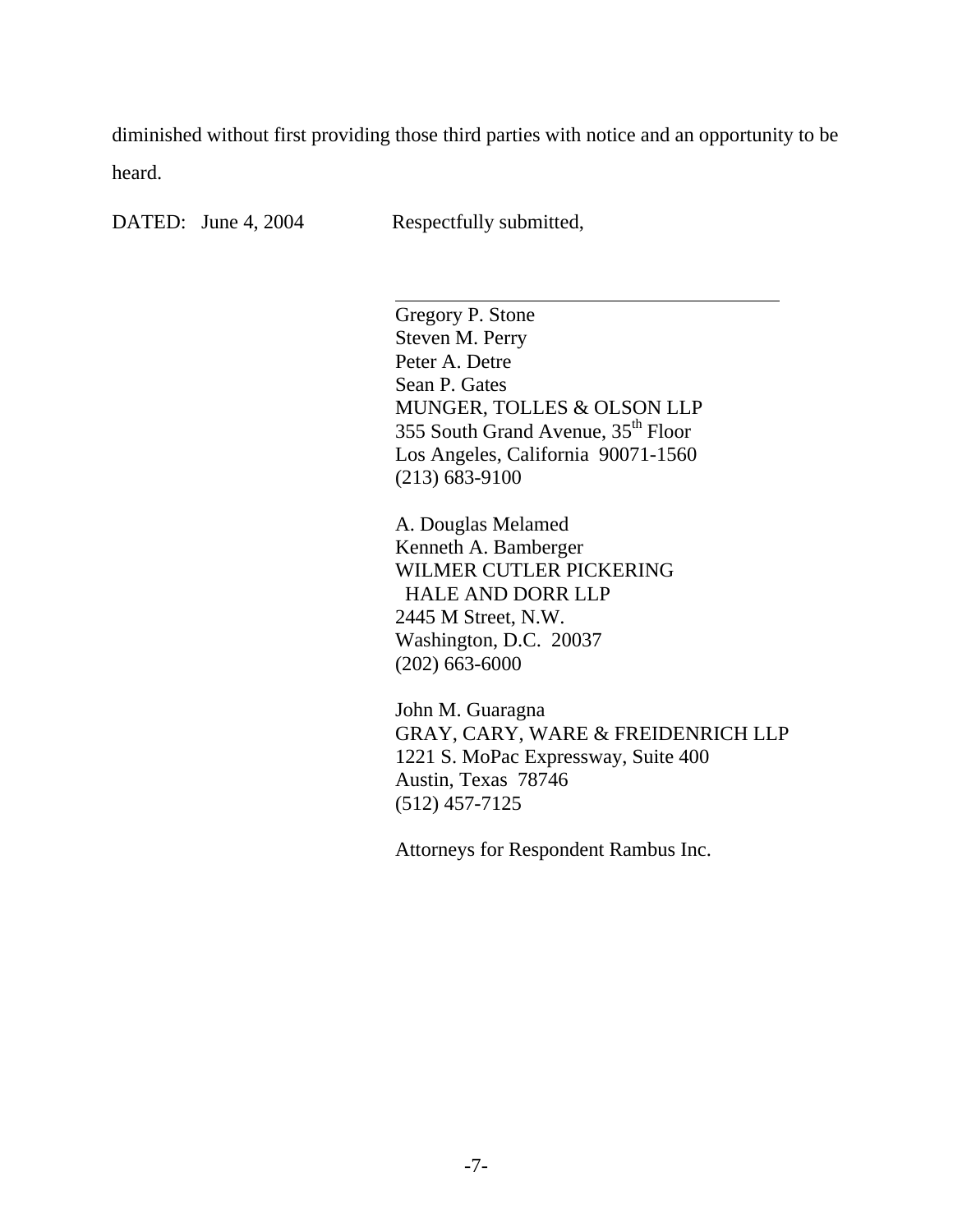## **UNITED STATES OF AMERICA BEFORE THE FEDERAL TRADE COMMISSION**

**In the Matter of** 

**RAMBUS INCORPORATED,** 

**Docket No. 9302** 

 **Respondent.**

# **[PROPOSED] ORDER MODIFYING AUGUST 2, 2002 PROTECTIVE ORDER**

# IT IS ORDERED THAT:

 The August 2, 2002 Protective Order is modified such that depositions taken in this proceeding of current employees of Rambus Incorporated, Infineon Technologies AG, Infineon Technologies North America Corp., and/or Infineon Technologies Holding North America Inc. may be used in an action now pending in the United States District Court for the Eastern District of Virginia entitled *Rambus Inc. v. Infineon Technologies AG, et al.*, Civil Action No. 3:00cv524, as though those depositions had been taken in that proceeding, subject to designation by the entity whose employee was deposed as to the confidentiality restrictions that should apply under the terms of any protective order in effect in that proceeding.

By the Commission:

ISSUED: June \_\_\_, 2004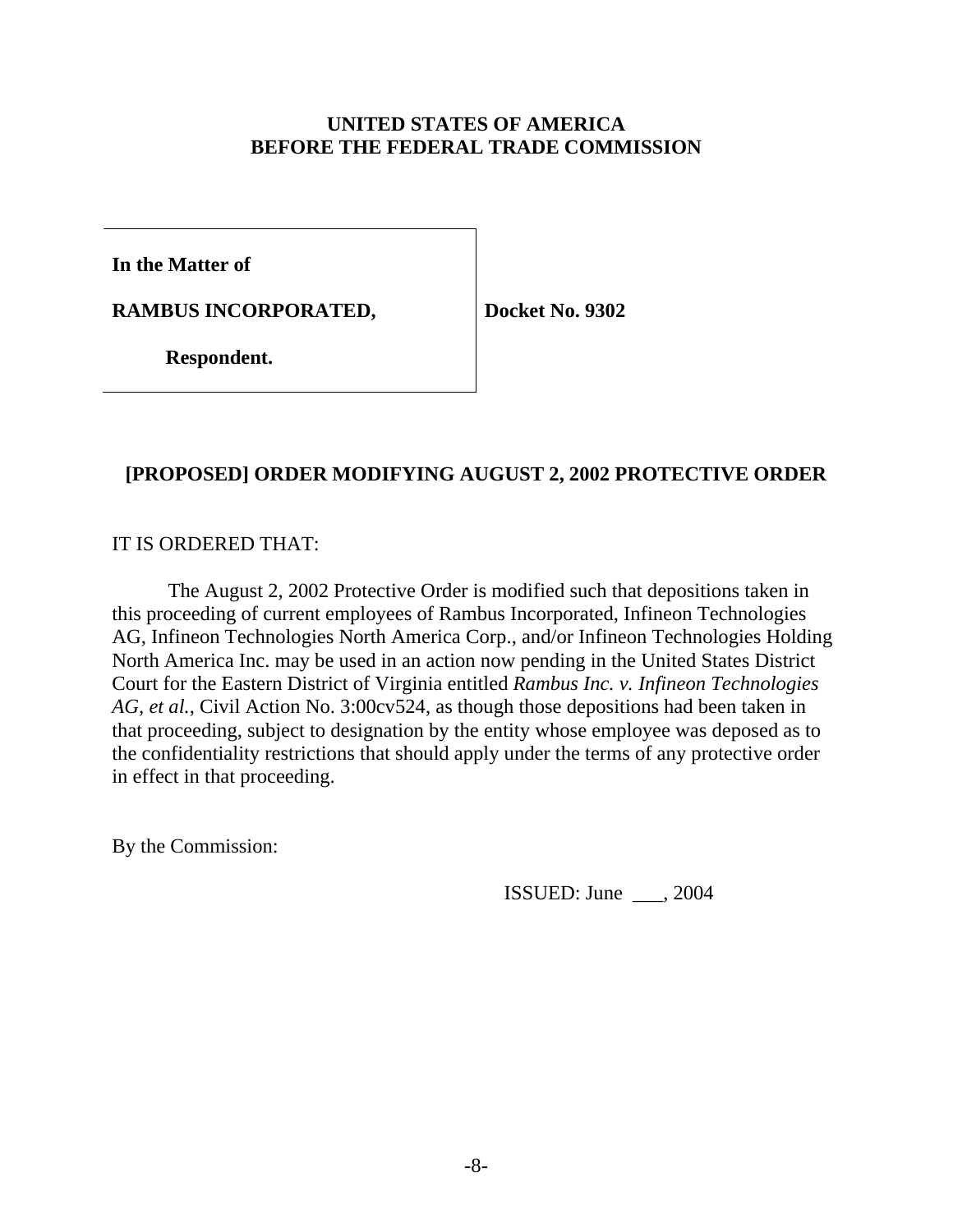### UNITED STATES OF AMERICA BEFORE THE FEDERAL TRADE COMMISSION

In the Matter of

 $\overline{a}$ 

RAMBUS INCORPORATED, a corporation.

 $\overline{\phantom{a}}$ 

)

) Docket No. 9302

# **CERTIFICATE OF SERVICE**

 I, Rebecca A. Williams, hereby certify that on June 4, 2004, I caused a true and correct copy of the *Response of Rambus Inc. to Motion of Third-Party Infineon Technology for Clarification of the August 2, 2002 Protective Order* and the related *Proposed Order* to be served on the following persons by hand delivery:

Hon. Stephen J. McGuire Richard B. Dagen, Esq. Chief Administrative Law Judge Assistant Director Federal Trade Commission Bureau of Competition Room H-112 Federal Trade Commission 600 Pennsylvania Avenue, N.W. 601 New Jersey Avenue, N.W. Washington, D.C. 20580 Washington, D.C. 20001

Donald S. Clark, Secretary Malcolm L. Catt, Esq. Federal Trade Commission Attorney Room H-159 Federal Trade Commission 600 Pennsylvania Avenue, N.W. 601 New Jersey Avenue, N.W. Washington, D.C. 20580 Washington, D.C. 20001

Rebecca A. Williams